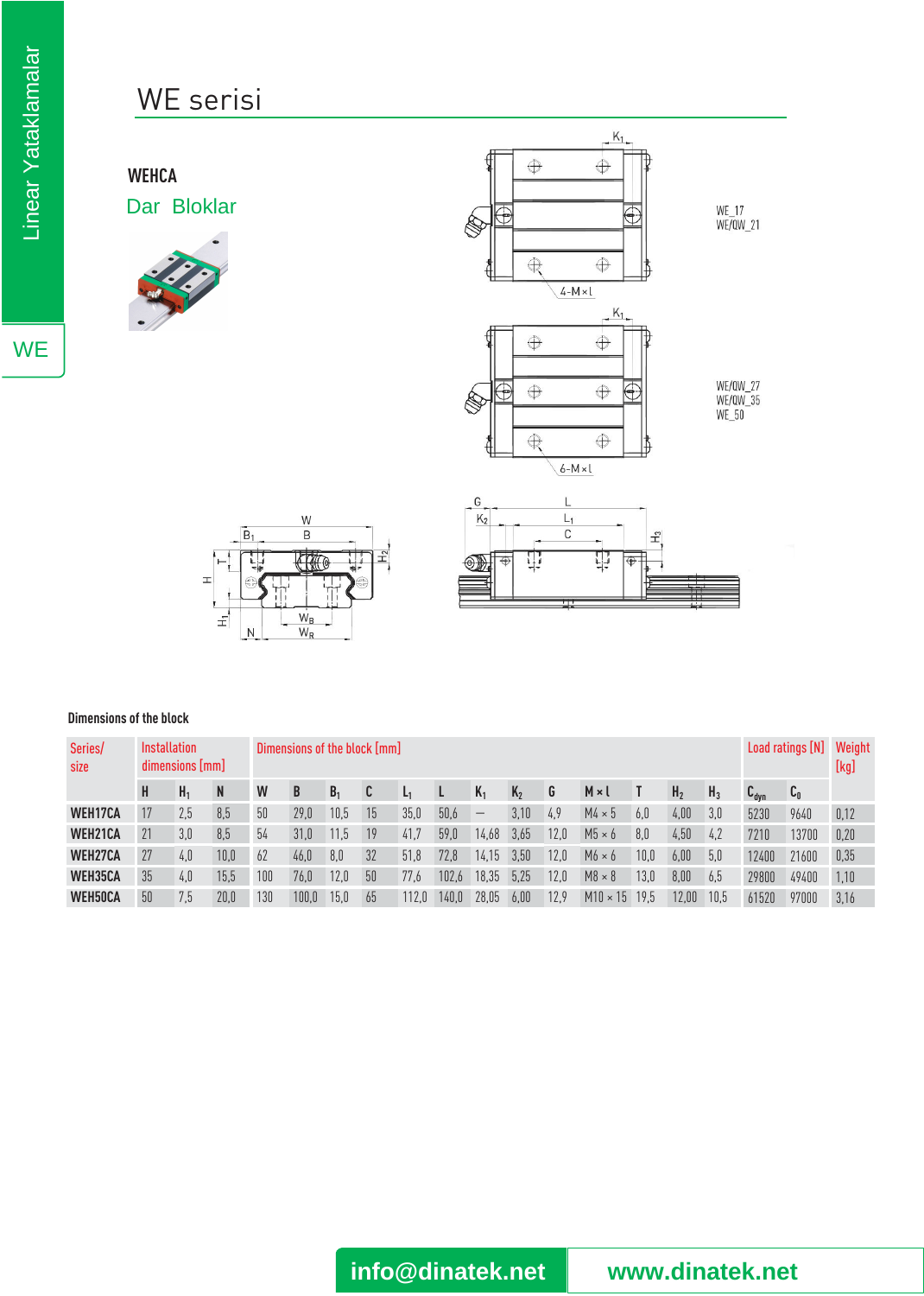# WE serisi

### **WEWCA**

Geni Bloklar









#### **Dimensions of the block**

| Series/<br>size | <b>Installation</b><br>dimensions [mm] |                |              | Dimensions of the block [mm] |       |                |    |       |       |                          |         |      |                |      |      | <b>Load Ratings</b><br>[N] |       | Weight<br>[kg]   |                                        |      |
|-----------------|----------------------------------------|----------------|--------------|------------------------------|-------|----------------|----|-------|-------|--------------------------|---------|------|----------------|------|------|----------------------------|-------|------------------|----------------------------------------|------|
|                 | H                                      | H <sub>1</sub> | <sup>N</sup> | W                            | B     | B <sub>1</sub> | C  | L1    |       | $K_1$                    | $K_{2}$ | G    | M              |      |      | H <sub>2</sub>             | $H_3$ | $C_{\text{dyn}}$ | $\mathfrak{c}_{\scriptscriptstyle{0}}$ |      |
| WEW17CC         | 17                                     | 2,5            | 13,5         | 60                           | 53.0  | 3,5            | 26 | 35,0  | 50,6  | $\overline{\phantom{m}}$ | 3.10    | 4,9  | M <sub>4</sub> | 5,3  | 6.0  | 4,00                       | 3.0   | 5230             | 9640                                   | 0,13 |
| WEW21CC         | 21                                     | 3,0            | 15,5         | 68                           | 60.0  | 4,0            | 29 | 41,7  | 59.0  | 9,68                     | 3,65    | 12.0 | M <sub>5</sub> | 7.3  | 8,0  | 4,50                       | 4.2   | 7210             | 13700 0.23                             |      |
| WEW27CC         | 27                                     | 4.0            | 19,0         | 80                           | 70.0  | 5,0            | 40 | 51.8  | 72.8  | 10.15                    | 3.50    | 12.0 | M <sub>6</sub> | 8.0  | 10.0 | 6,00                       | 5.0   | 12400            | 21600 0.43                             |      |
| WEW35CC         | 35                                     | 4.0            | 25,5         | 120                          | 107.0 | 6.5            | 60 | 77.6  | 102.6 | 13.35                    | 5.25    | 12.0 | M8             | 11,2 | 14.0 | 8,00                       | 6.5   | 29800            | 49400 1,26                             |      |
| WEW50CC         | 50                                     | 7,5            | 36,0         | 162                          | 144.0 | 9,0            | 80 | 112.0 | 140.0 | 20.55                    | 6.00    | 12.9 | M10            | 14,0 | 18,0 | 12,00                      | 10.5  | 61520            | 97000 3.71                             |      |

**WE** 

**info@dinatek.net www.dinatek.net**